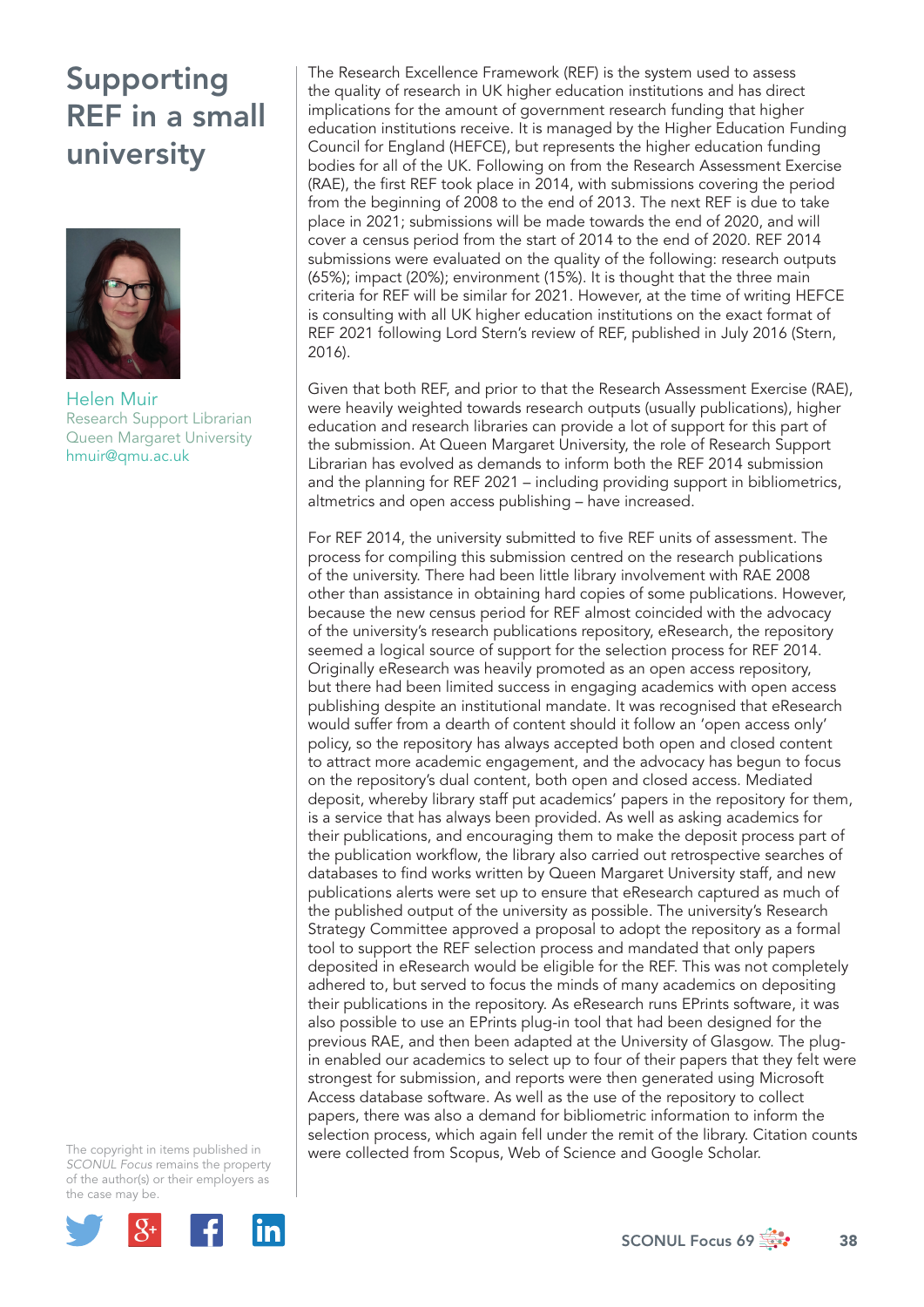## Supporting REF in a small university

The university's REF 2014 submission was widely regarded as successful, and with the census for REF 2021 starting on 1 January 2014, attention soon turned towards that. Particular notice was paid to the announcement made by HEFCE in March 2014 that an open access policy was to be adopted and would affect all papers accepted for publication from 1 April 2016 in any publication bearing an ISSN, i.e. mainly journal articles and conference proceedings published in journal format. The policy follows the 'green' approach to open access publishing, and requires that the post-print version of the paper be deposited in a repository within three months of publication until April 2018. From this date, authors have three months from their paper being accepted for publication to comply with the policy. Papers that have been published via the 'gold' open access model (where an article processing charge has been paid to make the published version open access) are still compliant with the policy and can be submitted as an exception. Advocacy for the REF open access policy began at the university almost immediately, and has been led by the research support librarian. Awareness of the policy was raised via a series of drop-in sessions, attendance at departmental meetings and a REF libguide and handouts; information was also shared across the library's social media accounts. At the time of writing, we are approaching the end of the first year of the policy, and advocacy is now mainly targeted at individuals who are actively considering where to publish in order to make sure that their paper will be compliant with the REF open access policy. We are also requesting a copy of the post-print once a paper has been published. Confusion over what the postprint actually is continues to be a challenge for some authors.

Here, the audit process has begun earlier for REF 2021 than it did for REF 2014, and the library is providing reports again based on all the publications from the census date. The audit reports hold the same bibliographic detail as before, and take citation counts from Scopus and Google Scholar. The author h-index is not currently being included in the reports, but there has been more interest in this than with the previous REF. Web of Science has been dropped for citation counts, as they were usually almost identical to those in Scopus. It is possible that there will be a move to taking citation counts from Harzing's Publish or Perish (PoP) rather than Google Scholar, as PoP now also draws information from both Microsoft Academic and Google Scholar. As well as citation counts, the reports also contain the Altmetric doughnut, which has been in place in our repository since 2015, and demonstrates the online attention that a paper is receiving on social media sites, news outlets, referencing software etc. Online attention is measured much more quickly than traditional citation-based bibliometrics, which can take years to build, and can be useful for assessing the impact of a piece of research. The Altmetric addition has been favourably received by the university's REF managers. Finally, compliance with the REF open access policy is also recorded, for papers accepted for publication after April 2016. At the time of writing, the majority of the papers affected are compliant, which hopefully indicates that the awareness raising campaign is successful. The compilation of the reports is not automated, involves pulling together information from a number of sources, and is very time consuming for the role of the research support librarian in the weeks leading up to the audits.

Though the full details of REF 2021 are not yet finalised, the outcome of the consultation on the Stern Review should not impact too much on the support that the library offers the university. However there is concern over the implications of the recommendation that academics can submit only publications that they have published while at their current place of employment. Author affiliations are not usually recorded in repositories, so there is potential here for having to trawl back through records to check authors' places of employment, and for having to add a new field to the record, showing the author's affiliation, so it can be kept for future reference. While it is not currently mandatory for authors to adopt of the ORCiD identifier (a number which serves essentially as an author disambiguation tool), it may become so in

The copyright in items published in *SCONUL Focus* remains the property of the author(s) or their employers as the case may be.



SCONUL Focus 69  $\frac{3}{200}$  39